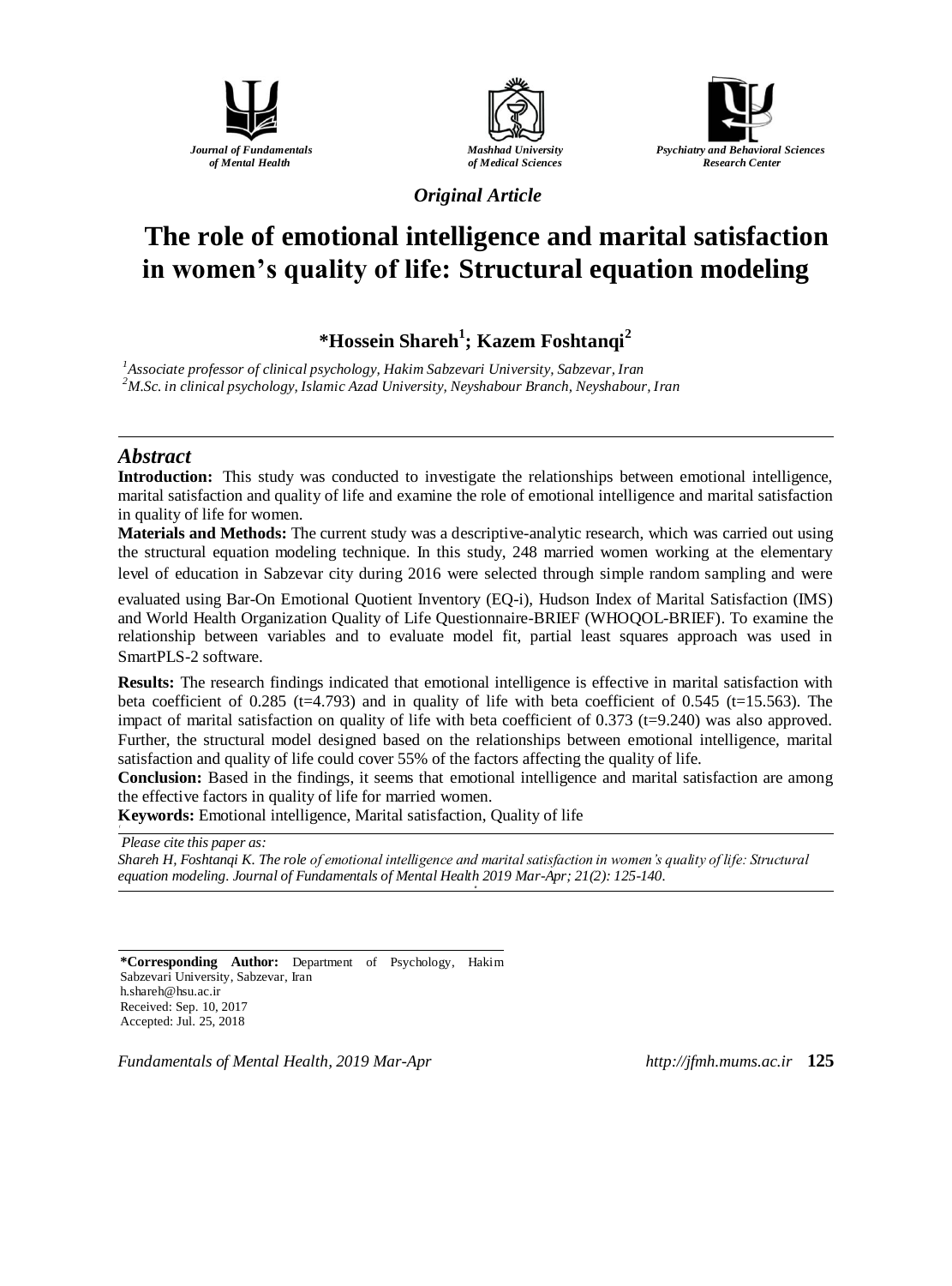#### **Introduction**

Over the past half century, psychology has relied on illness more than health and on pathology of human performance more than the complete understanding of all its dimensions. So, it has paid less attention to healthy and complete human features (1). But recently, with the advent of a new approach called Positive Psychology as a complement to previous approaches, this trend has changed and attention has been paid to human strengths and perfections (2). In this approach, the study of positive human attributes and strategies for using the maximum intrinsic and environmental talents is further emphasized in order to benefit from healthy mental states and constructive life  $(2,3)$ . The purpose of this approach, in addition to prevention, is to identify and define the concepts that help ensure the health and happiness of individuals. One of these concepts is quality of life and during the last three decades, a great deal of effort has been made to define and measure it objectively (4). Researchers have investigated the relationship between this construct with age, marital status, educational level, income and occupational status (5,6), living conditions in different regions in terms of the level of social security and the economic and cultural performance of countries (7) and also the level of national welfare (8) and have concluded that the mentioned factors have a significant and interesting effect on quality of life.

Review of the texts related to quality of life (9,10) suggests the confirmation of various experts' views on conceptual ambiguity in defining this construct. Each researcher provides a definition of quality of life with regard to the area under study, conditions and characteristics of the research population. As defined by the World Health Organization, quality of life includes people's perception of their own life situation in the form of culture and values governing the society in line with expectations, standards and personal interests of individuals. According to this comprehensive definition, quality of life is closely related to physical and psychological conditions, personal beliefs, the amount of self-reliance, advancement, social communication and the environment. Indeed, the quality of life of each individual depends on his unique understanding of life and to what extent life is satisfactory despite his relationship with his family, friends and society  $(11)$ .

Previous studies have shown that quality of life is associated with marital satisfaction and emotional intelligence. For example, Van Leeuwen et al. (12) suggested a significant positive correlation between emotional intelligence and quality of life of patients with vestibular schwannoma. In a study conducted by Yoon-Ji and Myunghee (13), the results indicated that there is a positive relationship between marital satisfaction and quality of life.

Marital satisfaction results from the compatibility between the expected situation and the existing status of the individual in marital relationships and is, in fact, a positive and enjoyable attitude taken by couples towards various aspects of their marital relationships (14). According to Larson and Holman study (15), marital satisfaction is predictable with respect to contextual factors (social and cultural), personal behaviors and characteristics of couples and their interactive process.

Marital relationship is a complex relationship that its success is dependent on several factors. Perhaps, it can be stated that the first important component in this relationship is cognition. Cognition is just a belief or thought that, according to the therapist following the rational-emotional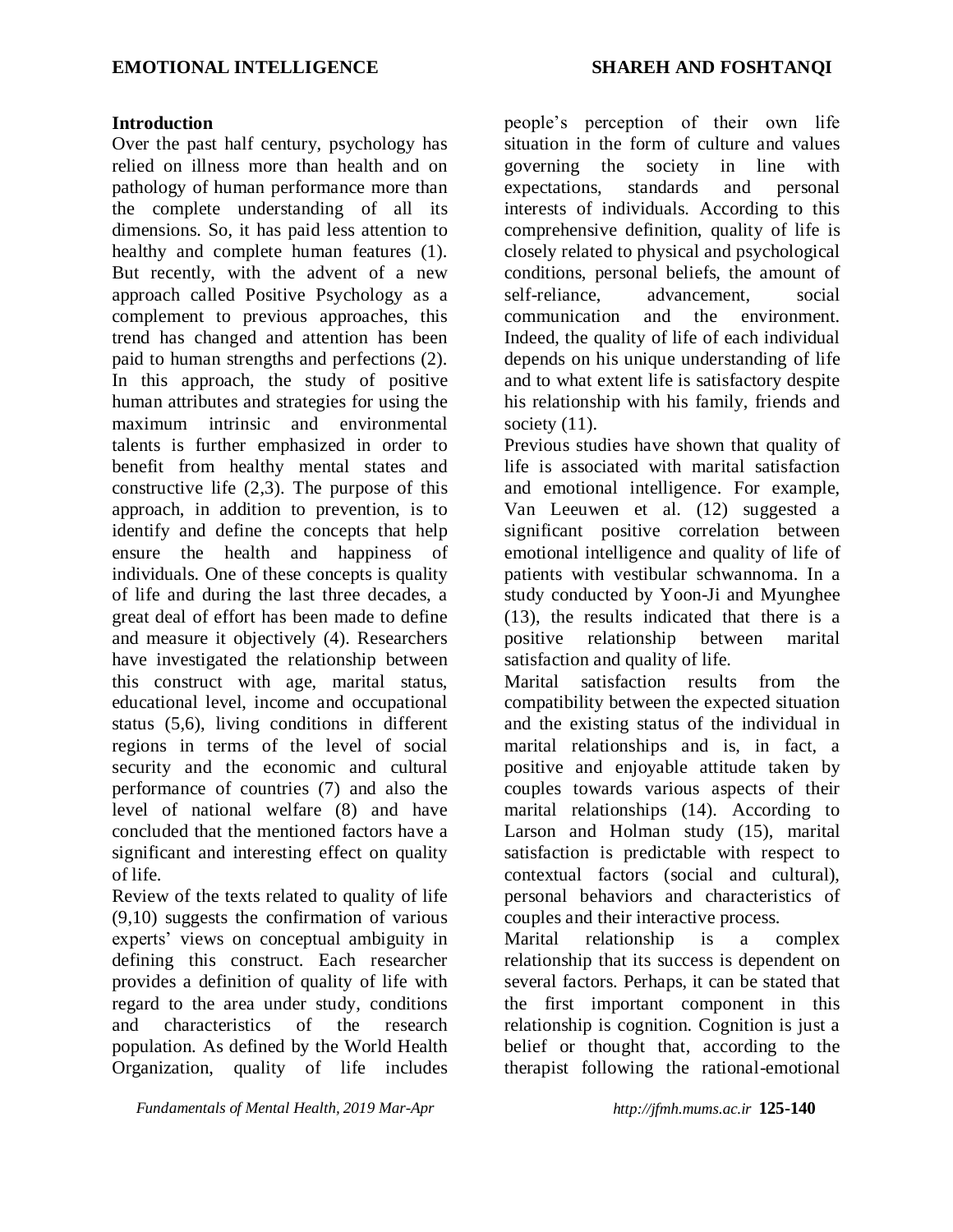and cognitive schools, makes an important effect on our relationships, feelings and internal and external mental processes. Researchers have found that the amount of unrealistic beliefs in marital relationships is a strong predictor of marital distress. Consequently, it is suggested that therapeutic programs for the inefficiency of the relationship should be based on the cognitive reconstruction of spouses (16). The cognitive styles of couples and the stability of marital relationships that are dependent on their cognitive biases affect marital satisfaction (17). Although marriage and marital relationships are the source of support, intimacy and human pleasure  $(18)$ , marital satisfaction depends on people's expectations. In the research done by some psychologists, it has been demonstrated that concerning marital satisfaction, the husband and wife's perception of one another's behavior is more important than the behavior itself; that is, the thinking and expectation of a person about an issue is more important than the issue itself (19).

Mayer and Salovey (20) defined emotional intelligence as "the ability to monitor one's own and others' feelings and emotions, to discriminate among them and to use this information to guide one's thinking and actions so as to assist thought, to understand emotions and emotional knowledge, and to reflectively regulate emotions so as to promote emotional and intellectual growth". Bar-On (21) states his idea of "Emotional Quotient" as including the capabilities and skills that influence the individual's ability to effectively deal with the needs of the environment and its pressures. In short, we can say that the level of individuals' "intelligence" does not guarantee their success in the long time and in the entire life, but also another feature is necessary for establishing good human relationships and achieving success in life, which is called

*Fundamentals of Mental Health, 2019 Mar-Apr http://jfmh.mums.ac.ir* **125-140**

"emotional intelligence" (22). Accordingly, today, emotional intelligence has been considered by psychologists as an effective factor in human behavior (23). In general, research evidences indicate a significant positive relationship between emotional intelligence with life satisfaction measurement indicators (24-26), happiness (27), quality of social interactions with friends (28,29), development of a positive relationship with others and satisfaction with this relationship (30), cordiality and empathy with others (31), extroversion and openness to various experiences (32).

Based on the foregoing, the purpose of the present study was to investigate the relationships between emotional intelligence, marital satisfaction and quality of life and evaluate the role of emotional intelligence and marital satisfaction in quality of life in married women working as elementary school teachers in Sabzevar city.

# **Materials and Methods**

This research is a descriptive-analytic study using the structural equation modeling. This approved by the vice chancellor of Hakim Sabzevari University. The research target population encompassed married women working as elementary school teachers in Sabzevar during 2016, amounting to 695 individuals. In this study, the inclusion criteria were as follows: Being female and married, aged 25 to 45 years and working as an elementary school teacher. The exclusion criteria included the following: Being nonnative, having a divorce record, educational level lower than a bachelor's degree, a history of substance abuse, having mental disorders or being admitted to a psychiatric hospital (according to the statement of participants). The sample size of the study was 248 people using Krejcie and Morgan table. For sample selection, simple random sampling method was applied so that initially, by referring to the Education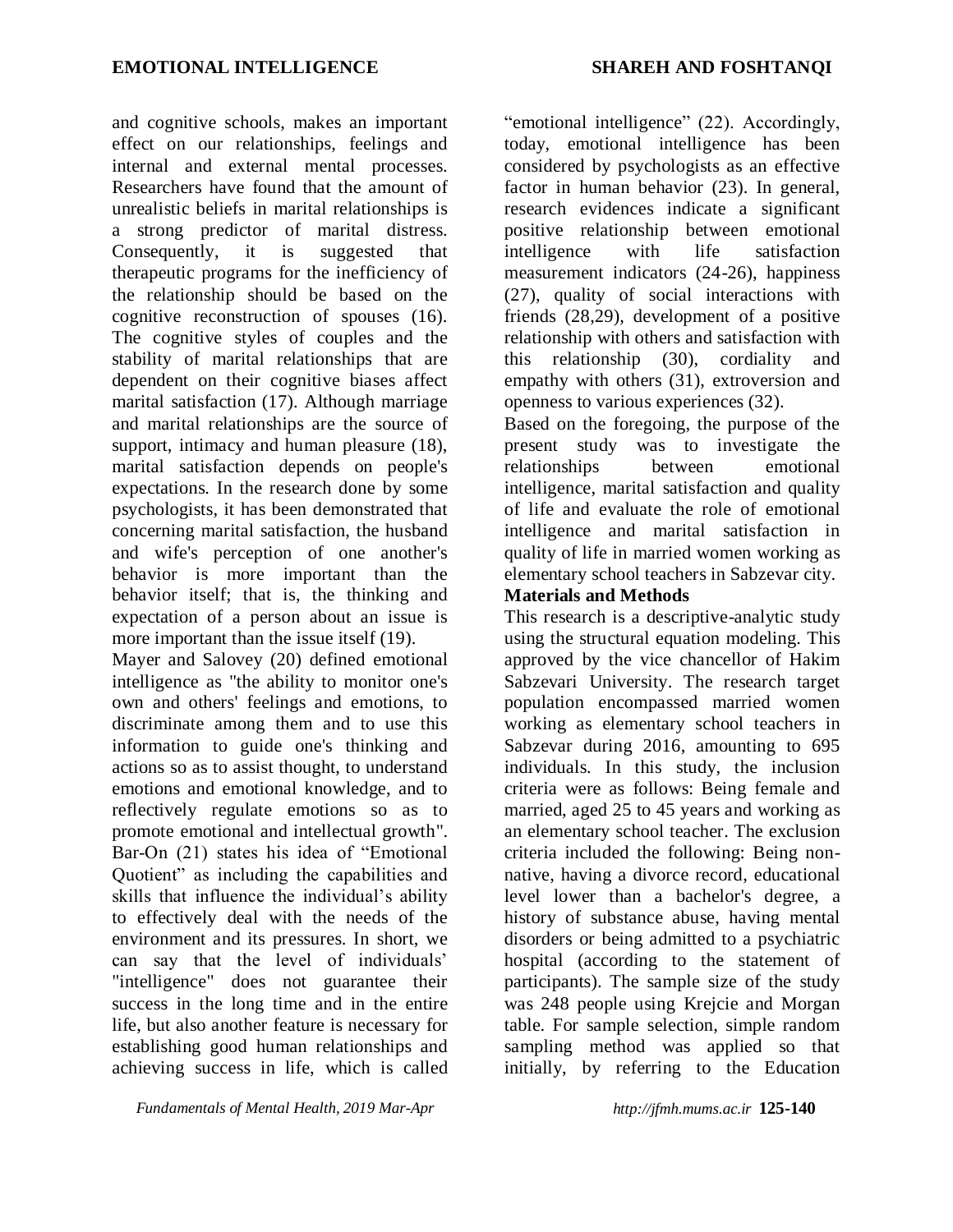Department of Sabzevar and coordinating with the relevant authorities and obtaining consent, a list of all married women working as elementary teachers was prepared and then, 300 subjects were randomly chosen using a random number table and the questionnaires were distributed among the subjects after explaining the goals of the project and the confidentiality of the information. Considering the inclusion and exclusion criteria and exclusion of incomplete questionnaires, some of them were eliminated and a total of 248 questionnaires which were more complete assessed.

# Research instrument

*A) Bar-On Emotional Quotient Inventory (EQ-i):* This questionnaire contains 133 items for 15 scales, which was developed by Bar-On in 1997 and was standardized on 3831 people from 6 countries. The results of standardization showed that this questionnaire has a good validity and reliability (21). Emotional Quotient Inventory has five dimensions: Intrapersonal skills, interpersonal skills, stress management, adaptability and general mood. The dimension of intrapersonal skills includes the subscales of emotional awareness, decisiveness, self-respect, selfactualization and independence. The dimension of interpersonal skills consists of the subscales of empathy, social responsibility and interpersonal relationships. The dimension of stress management comprises the subscales of stress tolerance and impulse control. The dimension of adaptability includes the subscales of flexibility, problem-solving and reality testing and the dimension of general mood embraces the subscales of happiness and optimism. The responses to Bar-On Emotional Quotient Inventory have been rated on a 5-point Likert scale (including totally agree, agree, to some extent, disagree

*Fundamentals of Mental Health, 2019 Mar-Apr http://jfmh.mums.ac.ir* **125-140**

and totally disagree). The high mean scores in emotional intelligence represent a person who potentially has effective performance emotionally and socially. On the other hand, low scores indicate the inability to succeed in life and the probability of the existence of behavioral, emotional and social problems (21,32). In a study carried out by Bar-On (21) about emotional intelligence test-retest coefficient in a South African sample, the average reliability coefficient was 0.85 after one month and 0.75 after four months. Samoei (33) estimated the reliability of the mentioned questionnaire to be 0.93 using internal consistency and Cronbach's alpha and 0.88 through the split-half method. Dehshiri (34) conducted a study on 35 subjects within a month and obtained testretest reliability coefficient to be 0.73. Golparvar et al. (35) also reported Cronbach's alpha, Spearman-Brown, Guttman and test-retest coefficients of this questionnaire to be respectively 0.93, 0.90, 0.90 and 0.85.

*B) World Health Organization Quality of Life Questionnaire- BRIEF (WHOQOL-BRIEF)*: This scale was developed in 1998 and contains 26 items, which evaluates four areas of life including physical health (7 items), mental health (6 items), social relations (2 items) and living environment (8 items). The first two questions of the questionnaire stating "How do you feel about your quality of life?" and "How satisfied are you with your health status?" do not apply to any of the areas. The score of each item is within a 4-point Likert range and items 3, 4, and 25 are reverse scored. In each area, a score between 4 and 20 was obtained; 4 representing the worst situation and 20 indicating the best situation in the desired area. The total score of the questionnaire is between 0 and 100. In the results reported by the builders of WHO Quality of Life Scale performed in 15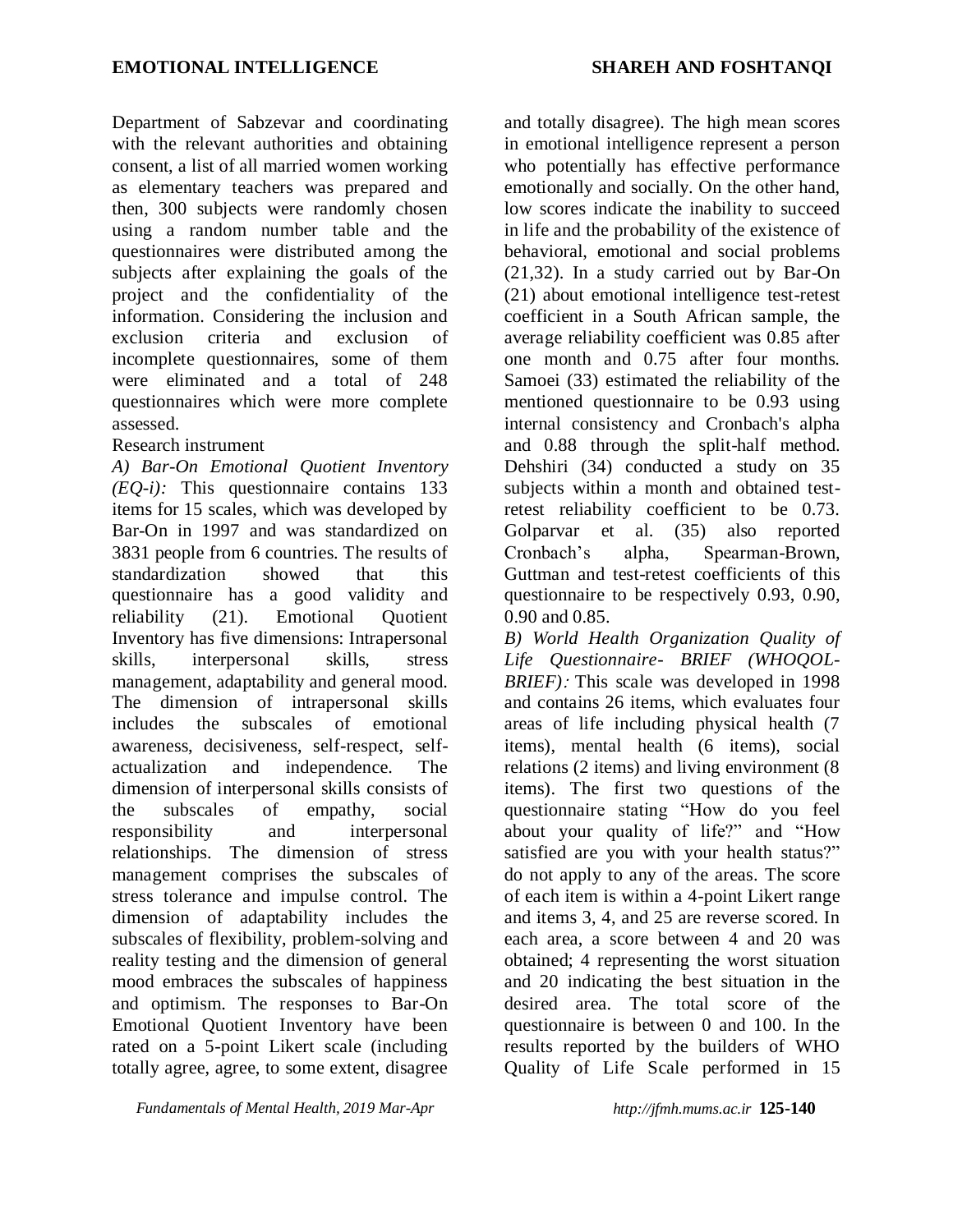international centers of this organization, the Cronbach's alpha coefficient has been reported to be between 0.73 and 0.89 for the four subscales and the total scale (36). Nejat et al. (37) standardized this scale and obtained alpha coefficient of the questionnaire for healthy population in the field of physical health, mental health, social relations and living environment to be 0.70, 0.73, 0.55 and 0.84 respectively. Also, they estimated the reliability coefficient to be 0.7 for the whole scale through test-retest method after two weeks. In the research by Moradi et al. (38), the reliability of this questionnaire was obtained to be 0.92 using Cronbach's alpha. Additionally, Nasiri (39) applied test-retest method with a three-week interval, the split half method and Cronbach's alpha for the scale reliability. The reliability coefficients were 0.67, 0.84 and 0.84 respectively. In order to determine the scale validity, Nasiri (39) assessed the relationship between each item with subscales and total score of the questionnaire and also the relationship between the total score and subscales of this questionnaire with the total score and subscales of General Health Questionnaire (GHQ; 40) through correlation coefficient. The range of correlation coefficient was from 0.45 to 0.83. Each item had the highest correlation with its dimension.

*C) Hudson Index of Marital Satisfaction (IMS):* It is a 25-item self-assessment tool which has been developed to measure the amount, severity or extent of couples' problems in a marital relationship (41). Questions are scored on a 7-point Likert scale ranging from 1 to 7. For scoring, positive questions should be reverse scored. Questions 1, 3, 5, 8, 9, 11, 13, 16, 17, 19, 20, 21 and 23 are reverse scored. In scoring this index, the scores of all questions answered are added and unanswered questions are deducted from the sum of scores. The

*Fundamentals of Mental Health, 2019 Mar-Apr http://jfmh.mums.ac.ir* **125-140**

resulting figure is multiplied by 100 and is then divided by 6 times as many answered questions. The obtained figure is between 0 and 100. A higher score in this index suggests the greater severity or extent of the problem. This index has two cut-off points of 30 (a score of less than 30 is a sign of significant clinical problems) and 70 (a score of more than 70 indicates many problems and the possibility of violence) (42,43). Its average alpha coefficient is 0.96 and its two-hour test-retest reliability coefficient has been obtained to be 0.96 (43). In a study in Iran, the reliability coefficients of Hudson Index of Marital Satisfaction for a group of 38 couples were equal to 0.88 and 0.91 respectively for men and women using Cronbach's alpha coefficient, and the two-week test-retest coefficients in a group of 30 couples were obtained to be 0.70 and 0.87 respectively for men and women. In the same research, validity coefficients of this index with Enrich Marital Satisfaction Inventory using convergent construct validity in a sample of 38 couples were -0.67 and -0.72 respectively for men and women (45). Unlike the Hudson Index, higher scores of the Enrich questionnaire indicate that couples are more satisfied with their relationships and for this reason, the relationship between the Hudson and Enrich indices is negative. Besides, Hudson Index of Marital Satisfaction suggests a significant correlation with Locke and Wallace Marital Adjustment Test (MAT; 46) while being able to distinguish problematic couples from apparently unproblematic couples (47). Torkan and Molavi (48) carried out a study in which Cronbach's alpha coefficients of 0.97 and 0.93 were obtained for non-distressed and distressed couples respectively. They calculated diagnostic validity coefficient (squared correlation coefficient of the total score of the scale with group membership)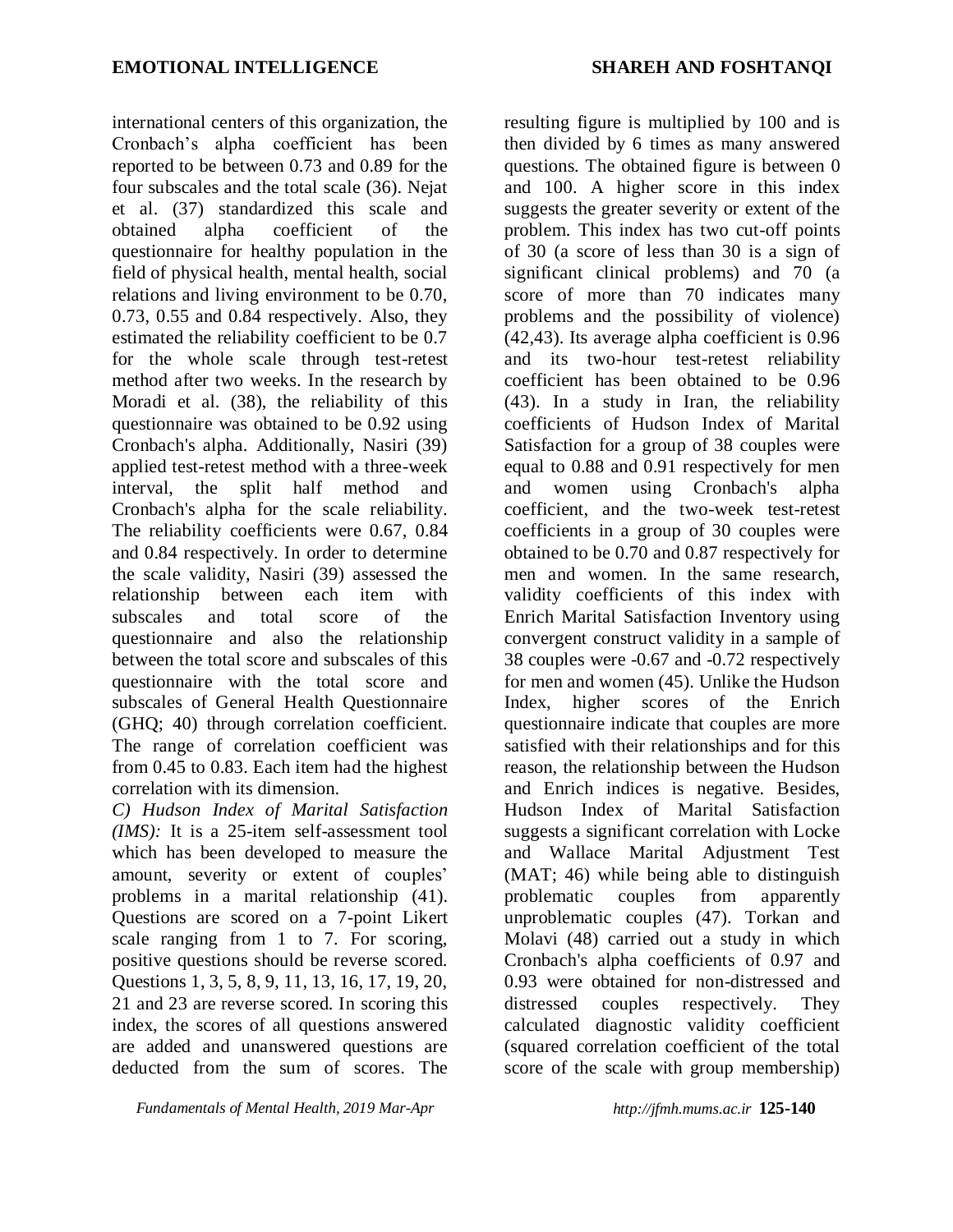to be 0.68 for the total score of couples and reported a significant and high correlation between Marital Satisfaction Index and Dyadic Adjustment Scale (DAS; 49). In factor analysis, they demonstrated that the questions of this index measure a homogeneous factor.

For data analysis, partial least squares (PLS) approach was used in SmartPLS-2 software to examine the relationship between variables and evaluate the model fit. The purpose of partial least squares approach, first introduced by Wold (50), is to maximize the variance of dependent variables defined by independent variables. Like other structural equation models, partial least squares model also contains a structural part which reflects the relationship between hidden (latent) variables and a measurement component (50-52). PLS is a variance-based path modeling technique that allows for assessing the relationships between hidden variables and metrics (observable variables) (51,52). In PLS, two

models are tested: Outer model and inner model. The outer model is similar to measurement and the inner model is like path analysis in structural equation models. After testing the outer model, it is necessary to provide the inner model that represents the relationship between the research latent variables. The model research hypotheses can be examined using the inner model  $(50, 53, 54)$ .

#### **Results**

All subjects were female and aged between 25-45 years  $(32.71 \pm 9.94 \text{ years})$  with a bachelor's degree or a higher degree. All participants lived in Sabzevar and the research duration was September and November 2016. All participants were married with at least one child. All of them worked as elementary teachers. The mean and standard deviation of the main research constructs are presented in Table 1.

| <b>Table 1.</b> Mean and standard deviation of the main research constructs |        |       |
|-----------------------------------------------------------------------------|--------|-------|
| <b>Constructs</b>                                                           | Mean   | SD    |
| Emotional intelligence                                                      | 112.48 | 11.34 |
| Marital satisfaction                                                        | 28.38  | 3.18  |
| Quality of life                                                             | 83.56  | 12.52 |

**Table 1.** Mean and standard deviation of the main research constructs

As observed in Table 1, the mean emotional intelligence of subjects is slightly higher than average. Moreover, the range of marital satisfaction index scores indicates a relatively favorable level of satisfaction although average scores are very close to the cut-off point of 30.

In the next section, the structural equation modeling results are provided to investigate the relationships between constructs.

Structural equation modeling

In SmartPLS, two models are tested: Outer model and inner model. The outer model is the assessment of validity and reliability of the measurement model regarding the

relationship between observed variables and associated latent variables and this is equivalent to the measurement model in structural equation modeling. The measurement model testing includes the evaluation of the reliability (internal consistency) and diagnostic validity of the model. After testing the outer model, it is necessary to provide the inner model which represents the relationship between the research latent variables and is equivalent to the structural model in the structural equation modeling literature. The research hypotheses can be examined using the inner model (50,53,54). Before an attempt is made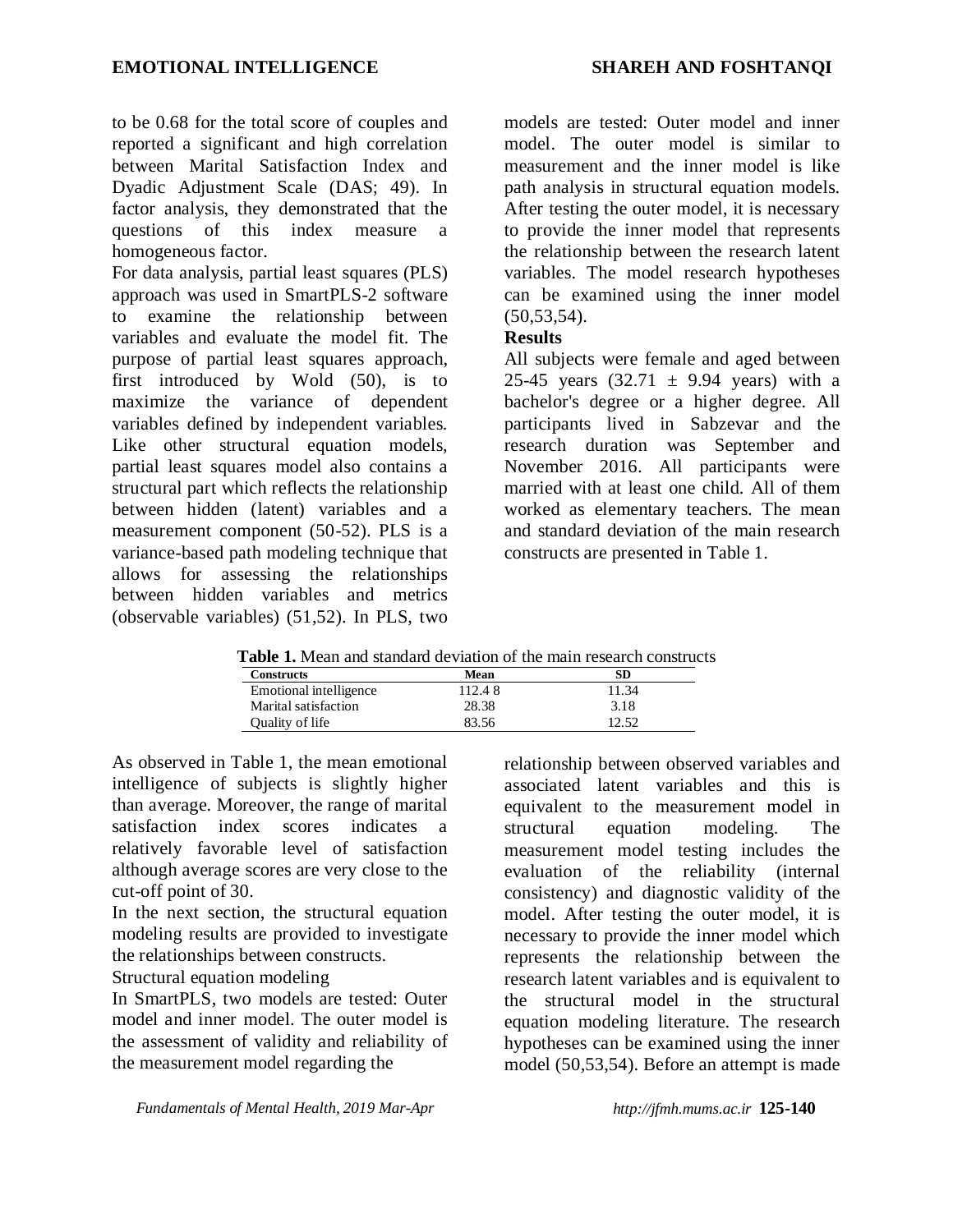to conclude on the relationship between constructs, the sequence of these two steps guarantees the reliability of the measurement scale of constructs. Below, each step is investigated:

Study of the outer model

Examination of the outer model includes the following:

The reliability of each item or variable observed: To assess the reliability of any observed variables or items, some researchers suggest that factor loading of any observed variable should be at least greater than 0.50 (50,53,55,56).

Composite reliability (CR) of each construct: For composite reliability of each of the constructs, Chin (55) suggests Dillon-Goldstein coefficient. Acceptable values of this index should be more than 0.70 (50,53,55,56). Average variance extracted (AVE): Fornell and Locker (57) recommend values of 0.50 and above for the average variance extracted and this means that the intended construct explains 50% (or more) of the variance of its markers.

Finally, square root of the average variance extracted of a construct should be greater than its correlation with other constructs. This indicates that the correlation of that construct with its markers is greater than its correlation with other constructs (diagnostic validity) (50,53,55,56).

Thus, in the structural equation modeling method, it is first necessary to examine the reliability of the construct under study in order to determine whether the selected items have the accuracy required to measure their desired constructs. If the factor loading of each item with its construct is above 0.50, this item has the accuracy required to measure that construct or latent trait. In Table 2, values of factor loading have been presented for items of each construct. As seen in Table 2, after correction and removal of items with a factor loading of less than 0.50, the present study items have a factor loading of more than 0.50 on their own construct.

To examine the composite reliability of each construct, as previously mentioned, Dillon-Goldstein coefficient is used. In the methodology of structural equation modeling, the composite reliability coefficient for each construct higher than 0.70 indicates good reliability. The values of this coefficient which are more than 0.70 for all constructs have been displayed in Table 2. Therefore, the constructs enjoy good composite reliability.

Values of the average variance extracted (related to constructs) have also been provided in Table 2, by which the third criterion of internal consistency of constructs can be evaluated. In Table 2, most of these values are greater than 0.50 indicating good reliability of the measurement tool.

| <b>Constructs</b> | <b>Markers</b>       | <b>Factor loading</b> | <b>AVE</b> | Composite<br>reliability | Cronbach's alpha |
|-------------------|----------------------|-----------------------|------------|--------------------------|------------------|
| Emotional         | Intrapersonal skills | 0.880                 | 0.57       | 0.86                     | 0.80             |
| intelligence      | Interpersonal skills | 0.513                 |            |                          |                  |
|                   | Coping with stress   | 0.678                 |            |                          |                  |
|                   | Compatibility        | 0.867                 |            |                          |                  |
|                   | General mood         | 0.773                 |            |                          |                  |
| Quality of life   | Physical health      | 0.824                 | 0.48       | 0.96                     | 0.95             |
|                   | Mental health        | 0.900                 |            |                          |                  |
|                   | Social relations     | 0.770                 |            |                          |                  |
|                   | Environmental        | 0.854                 |            |                          |                  |
|                   | health               |                       |            |                          |                  |

**Table 2.** Study of the values of the average variance extracted and composite reliability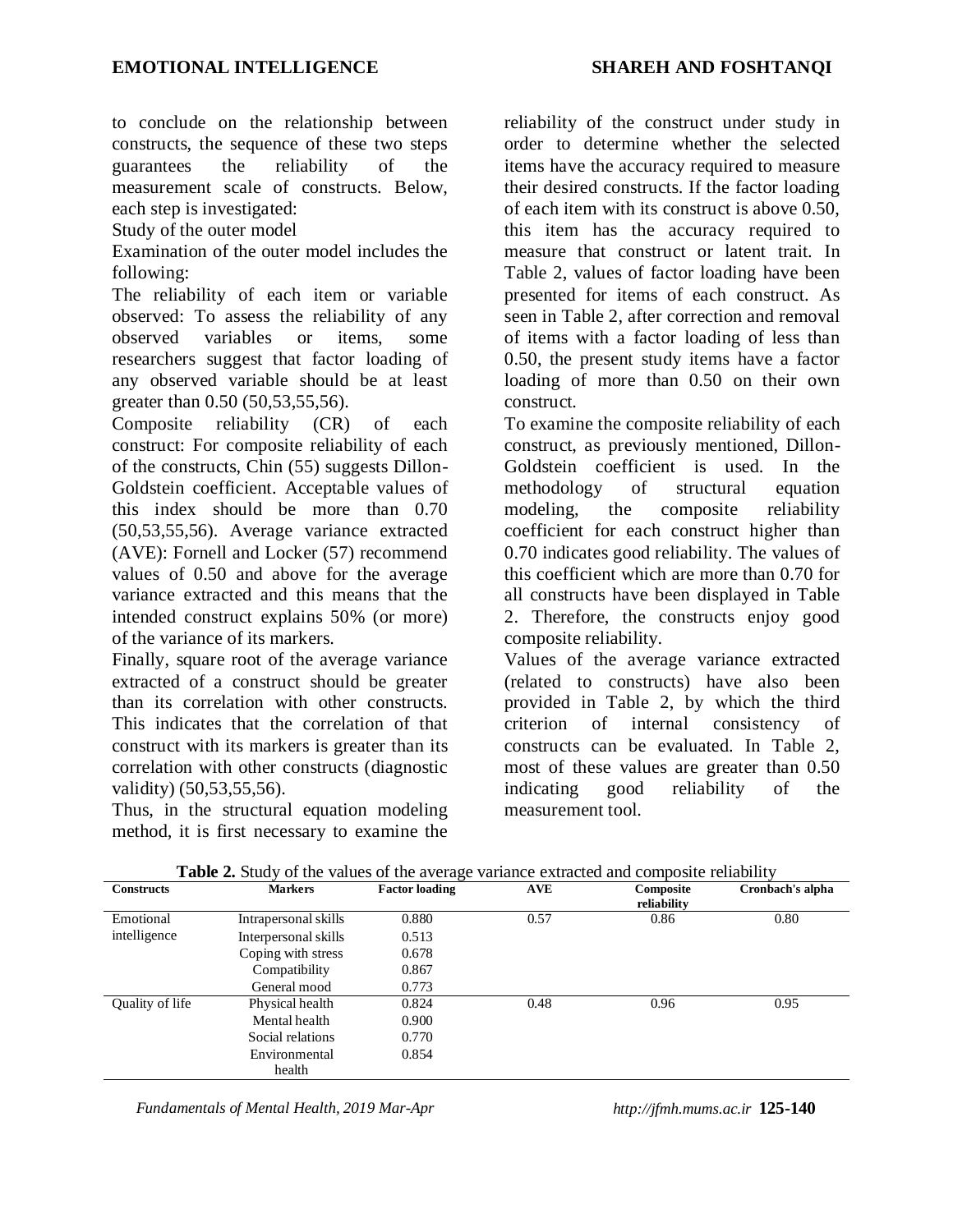| Marital      | Item 1  | 0.811 | 0.70 | $0.90\,$ | $0.86\,$ |
|--------------|---------|-------|------|----------|----------|
| satisfaction | Item 2  | 0.584 |      |          |          |
|              | Item 3  | 0.730 |      |          |          |
|              | Item 4  | 0.679 |      |          |          |
|              | Item 5  | 0.711 |      |          |          |
|              | Item 6  | 0.631 |      |          |          |
|              | Item 7  | 0.591 |      |          |          |
|              | Item 8  | 0.812 |      |          |          |
|              | Item 9  | 0.790 |      |          |          |
|              | Item 10 | 0.720 |      |          |          |
|              | Item 11 | 0.771 |      |          |          |
|              | Item 12 | 0.610 |      |          |          |
|              | Item 13 | 0.726 |      |          |          |
|              | Item 14 | 0.604 |      |          |          |
|              | Item 15 | 0.570 |      |          |          |
|              | Item 16 | 0.632 |      |          |          |
|              | Item 17 | 0.653 |      |          |          |
|              | Item 18 | 0.629 |      |          |          |
|              | Item 19 | 0.826 |      |          |          |
|              | Item 20 | 0.687 |      |          |          |
|              | Item 21 | 0.723 |      |          |          |
|              | Item 22 | 0.617 |      |          |          |
|              | Item 23 | 0.758 |      |          |          |
|              | Item 24 | 0.685 |      |          |          |
|              | Item 25 | 0.576 |      |          |          |
|              |         |       |      |          |          |

To examine the diagnostic validity, the square root of the average variance extracted can be applied. To this end, the square root of the average variance extracted should be greater than the correlations of other factors

with this construct. This issue has been displayed in Table 3. Results of assessing the diagnostic validity reveal that all constructs have been relatively well separated.

**Table 3.** Square root of the average variance extracted with correlations

| <b>Marital satisfaction</b> | <b>Quality of life</b> |  |
|-----------------------------|------------------------|--|
|                             |                        |  |
|                             |                        |  |
| 0.693                       |                        |  |
| 0.529                       | 0.837                  |  |
|                             |                        |  |

Study of the inner model

In the inner model, the following cases are examined:

Study of path coefficients (Beta)

Significance of path coefficients and  $R^2$ values demonstrate that the proposed model explains several percent of the factors affecting the dependent construct (56). In order to investigate the significance of the path coefficient or beta, t-value significance

for each path coefficient should be taken into consideration (58). When the statistical tvalue for testing a hypothesis is at least higher than 1.96 at a level of 0.05, the

hypothesis is confirmed (59). Table 4 examines the research hypotheses concerning the relationships between emotional intelligence and marital satisfaction and between emotional intelligence and quality of life and between marital satisfaction and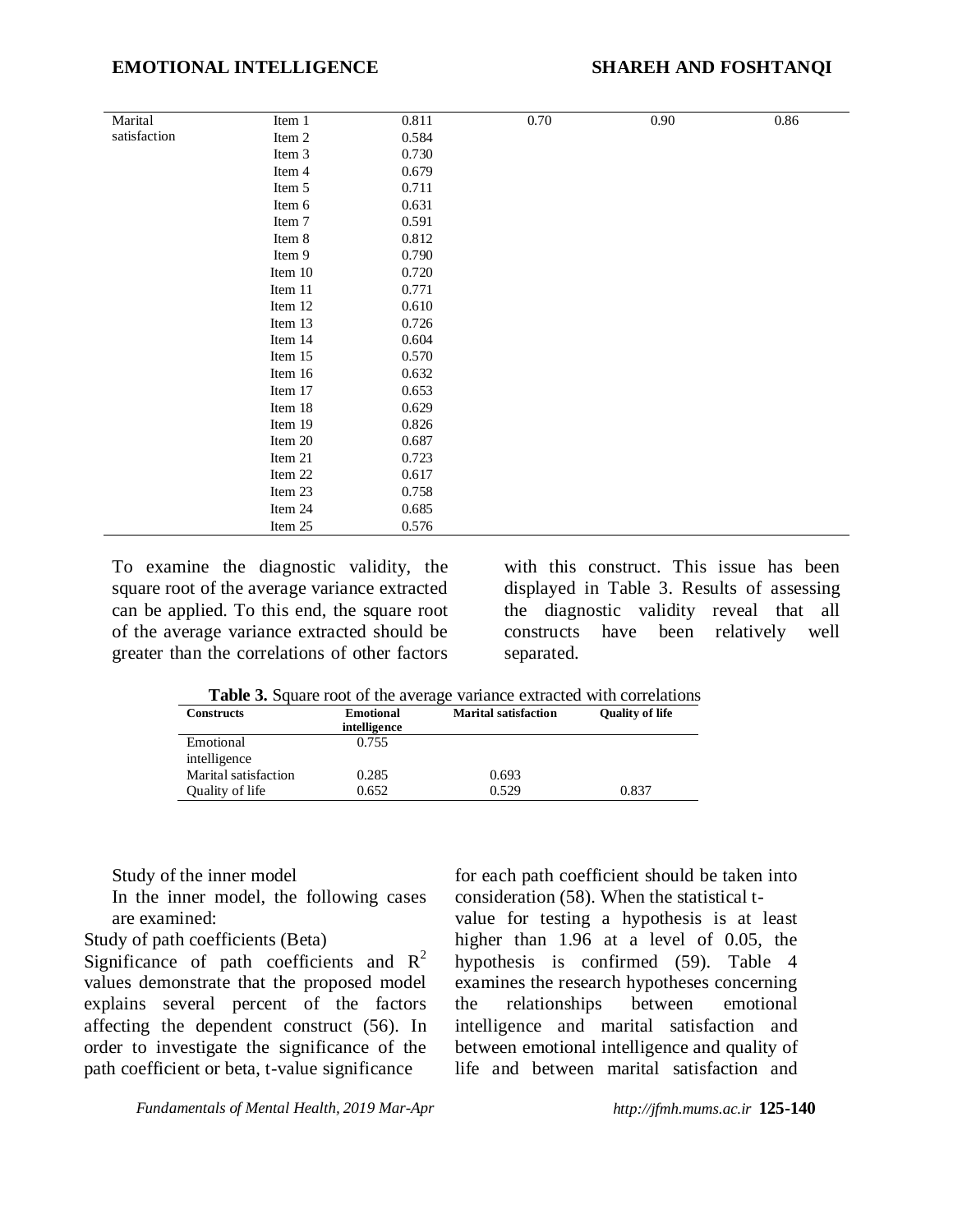quality of life and displays a summary of the results obtained from the analysis of partial least squares for testing the structural model especially the standardized path coefficient (β) and statistical t. Figure 1 also clearly shows the path coefficients.

|  |  |  |  | Table 4. Hypothesis testing results |  |  |
|--|--|--|--|-------------------------------------|--|--|
|--|--|--|--|-------------------------------------|--|--|

|   | <b>Hypothesis</b>      |                      | <b>Path coefficient</b> | t-statistic | <b>Hypothesis result</b> |
|---|------------------------|----------------------|-------------------------|-------------|--------------------------|
|   | Independent variable   | Dependent variable   | (Beta)                  |             |                          |
|   | Emotional intelligence | Marital satisfaction | $0.285**$               | 4.793       | Confirmed                |
| ∸ | Emotional intelligence | Quality of life      | $0.545**$               | 15.563      | Confirmed                |
|   | Marital satisfaction   | Quality of life      | $0.373**$               | 9.240       | Confirmed                |

 $*$  $P < 0.001$ 

The amount of beta coefficient for the effectiveness of emotional intelligence in marital satisfaction is 0.285, which shows that 28% of the changes in marital satisfaction are related to emotional intelligence. Hence, there is a significant positive relationship between emotional intelligence and marital satisfaction at the level of 0.001. The amount of beta coefficient for the effectiveness of emotional intelligence in quality of life is 0.545, which suggests that the amount of the effect of emotional intelligence on quality of life is 54%; that is, 54% of the changes in quality of life are related to emotional intelligence. Considering the significance of the relationships, it can be stated that there is a significant positive relationship between emotional intelligence and quality of life at the level of 0.001. The amount of beta coefficient for the effectiveness of marital satisfaction in quality of life is 0.337, which indicates that 37% of the changes in quality of life are associated with marital satisfaction and a significant positive relationship exists between marital satisfaction and quality of life at the level of 0.001.

The effects of total constructs and also  $R^2$ values are shown in Table 5.  $\mathbb{R}^2$  values indicate that the proposed model has incorporated several percent of the factors affecting the dependent construct. With respect to the  $R^2$  value  $(R^2=0.553)$ calculated for the dependent variables of quality of life, it is concluded that the proposed model has incorporated 55% of the factors influencing quality of life (Table 5).

| <b>Table 5.</b> The effects of all variables |  |
|----------------------------------------------|--|
| Independent constructs                       |  |

| <b>Dependent constructs</b> | Independent constructs |                      | Dʻ    |
|-----------------------------|------------------------|----------------------|-------|
|                             | Emotional intelligence | Marital satisfaction |       |
| Marital satisfaction        | 0.285                  |                      | 0.081 |
| Quality of life             | ).652                  | 0.373                | 0.553 |

#### **Discussion**

This study aimed to investigate the role of emotional intelligence and marital satisfaction in quality of life in married women working as elementary teachers in Sabzevar. According to the research, results obtained from the structural equation modeling method with partial least squares approach, there is a significant positive relationship between emotional intelligence

with marital satisfaction and quality of life. Further, the amount of the effectiveness of emotional intelligence in marital satisfaction is 28% and its effectiveness in quality of life is 0.54. Besides, it was determined that a significant positive relationship exists between marital satisfaction and quality of life and the amount of the effectiveness of marital satisfaction in quality of life is 37%. Based on the results, the designed model has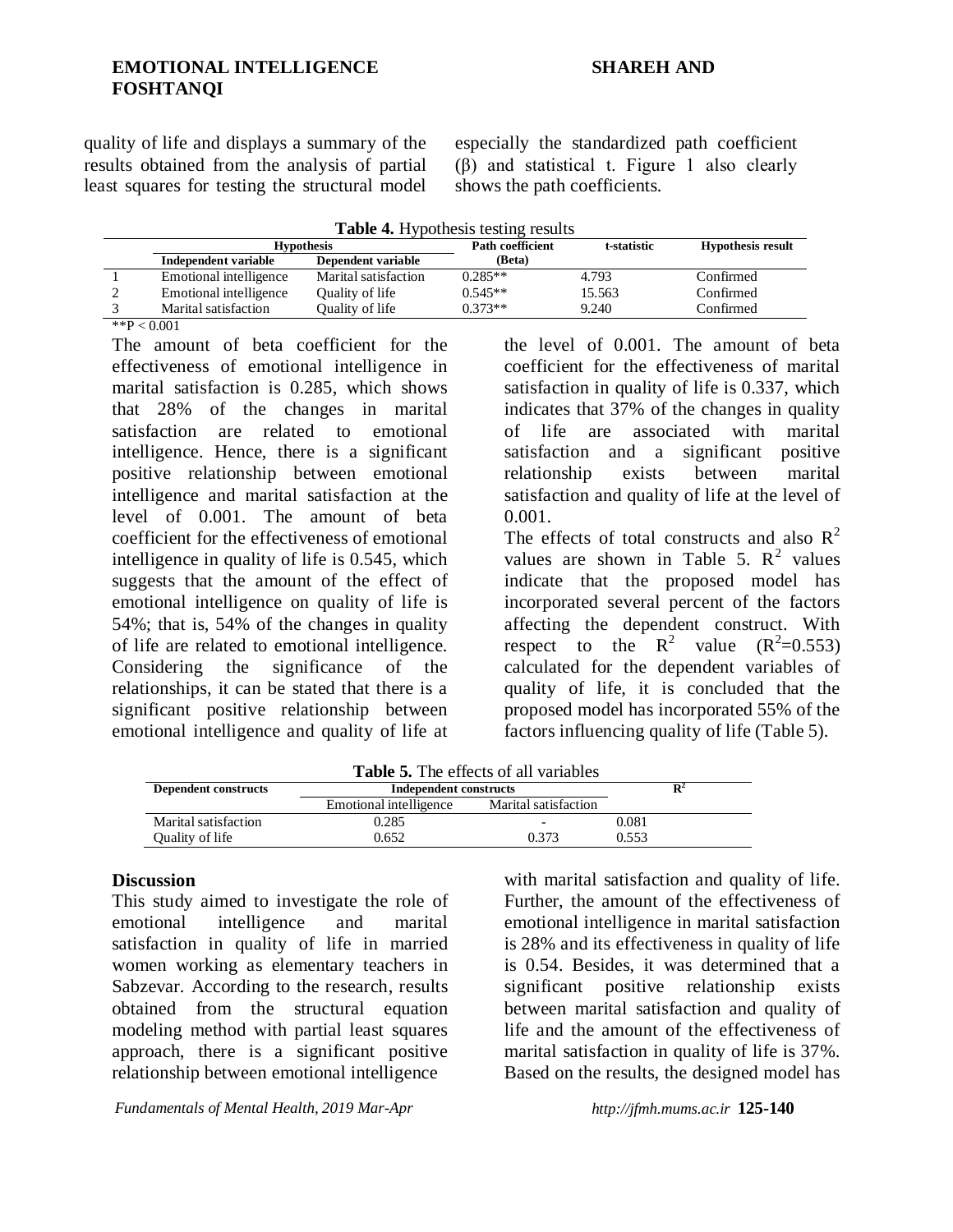the required fit to explain the quality of life based on the direct and indirect effects of emotional intelligence and marital satisfaction. Findings of the current study are consistent with the results of other studies in this regard, including the research by Hoseini Sadeh and Fathi Ashtiani (60), Shamsaei, Nikkhah and Jadidi (61), Mehanian Khameneh, Borjali and Salimizadeh (62), Hoseindokht et al. (63), Pandy and Anand (64), Van Leeuwen et al. (12), Ghaffari and Rezaei (65) and Yoon-Ji and Myunghee (13). Hoseini Sadeh and Fathi Ashtiani (60) reached the conclusion that emotional intelligence and social skills are suitable predictors of marital satisfaction, and increased emotional intelligence is associated with increased marriage duration, marriage age and marriage level. In a study, Shamsaei et al. (61) concluded that there is a significant relationship between identity, emotional intelligence and marital satisfaction and emotional intelligence is a better predictor of marital satisfaction. The research by Mehanian Khameneh et al. (62) also disclosed a significant correlation between emotional intelligence and marital satisfaction while among emotional intelligence components, emotional selfawareness, social skills, self-control and empathy are respectively better predictors of marital satisfaction and also, emotional intelligence and marital satisfaction have a significant impact on job success.

In explaining these findings, it should be mentioned that women who have the ability to recognize and understand their emotions are also aware of their effect on their spouses and since self-awareness is the basis of control over one's feelings and guidance of others (62), such people are more capable of managing their own and their spouse's emotions and thus will have greater marital satisfaction. On the other hand, this finding confirms that people with the ability to regulate their emotions and monitor how they express their feelings towards their spouse experience more marital satisfaction in their daily life. Marital satisfaction is a situation in which the husband and wife are happy and satisfied with marrying each other and being together (66). This feeling arises when the couples can significantly meet the needs and expectations of each other in the marital relationship (66). Research on the relationship between social skills and marital satisfaction has shown that women with high social skills are able to manage interpersonal relationships, especially marital relationships, using effective and appropriate methods and be a reliable spouse and comfort others (60). Pandy and Anand (64) arrived at the conclusion that the higher levels of emotional intelligence in couples are associated with higher marital adjustment and greater health and well-being. Additionally, Van Leeuwen et al. (12) argued that emotional intelligence has a high positive relationship with the specific quality of life of the disease. In their study, Ghaffari and Rezaei (65) reported that marital satisfaction has a significant positive relationship with quality of life and life skills and it has a significant negative correlation with obsessive-compulsive tendency. Yoon-Ji and Myunghee (13) also revealed that there is a positive relationship between marital satisfaction and quality of life. In another study, it was found that a significant positive relationship exists between the variables of gender ideologies, marital roles and emotional intelligence with quality of life and marital roles are predictors of quality of life (67).

Emotional intelligence, in addition to increasing the probability of correct and realistic recognition of emotions, increases the individual's predictive power and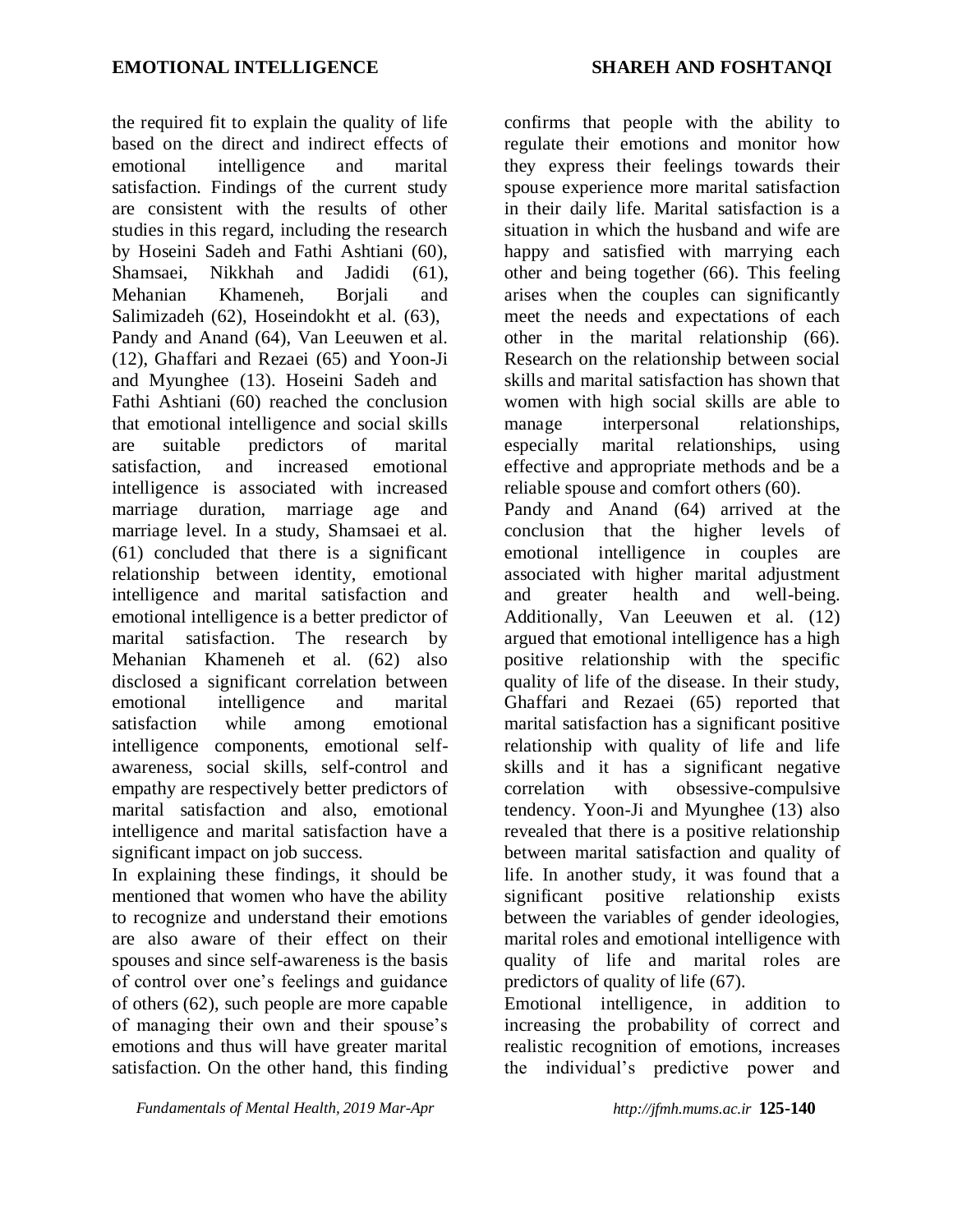control and provides people with effective coping strategies to deal with stressful situations, including social stress and work environment stressors (67). Thus, given that emotional intelligence enhances a person's evaluation of the events occurred, it causes to improve quality of life. On the other hand, low levels of emotional intelligence will lead to poor evaluation and performance of the individual. In other words, emotional intelligence helps the individual improve his performance and increases the probability of his success in different fields through the features of emotional perception, emotional facilitation, emotion recognition, emotion management, predictive mechanisms, increased power of control and enhanced effective coping strategies (68). Particularly, the ability to effectively dealing with emotions in the work environment helps the employees resist job stress (35). Therefore, if emotional intelligence authorities undertake to increase emotional intelligence through appropriate strategies, this can have a considerable effect on reduced occupational stress (68).

Golman (69) believes that high emotional intelligence can promote the general quality of life and personal and social situations of the individual. Abundant evidence shows that in today's societies, couples have many problems to establish and maintain intimate relationships and make the spouse understand their feelings (67). It is evident that the deficiencies in affective and emotional competencies of spouses, together with many other factors, have adverse effects on their common life, among which are deficiencies in self-awareness ability, self-control, empathy and the ability to relieve each other`s distress. The research results suggest that affective competencies increase the ability to tolerate stress and solve daily problems and these personal skills can make the individual successful in

*Fundamentals of Mental Health, 2019 Mar-Apr http://jfmh.mums.ac.ir* **125-140**

coping with sudden environmental pressures (70). Hence, it seems that emotional intelligence is one of the cases that can give direction to people's life and create within them more appropriate satisfaction with the environment and individuals. With regard to the existence of a significant positive relationship between emotional intelligence and marital satisfaction in working women and their spouses, the quality of emotional intelligence can be considered as a fundamental and effective construct in the process of improving and strengthening satisfactory marital relationships. That is, as concluded by Ali Akbari Dehkordi (66), effective action can be taken through teaching the role of emotional intelligence in improving interpersonal and marital relationships. Intimate relationships between couples require communication and verbal skills and other important family skills such as individuals' attention to issues from the viewpoint of their spouse, the ability to empathize with what their spouse has experienced and being sensitive to and aware of his/her needs, all of which are related to emotional intelligence. So, we need to improve these factors through training, counseling and other methods.

Given the results of the present study, it is necessary to raise the emotional capabilities of couples so that they can better respond to their different roles and as a result of creating a favorable relationship between couples, a safe and suitable environment is provided in the family to improve the quality of life. One of the limitations of this research was the use of the correlation method which merely shows the relationship between variables and does not allow for the extraction of causal relations although attempt was made to remove this limitation to a great extent using the structural equation modeling method. Another limitation of this study includes the specific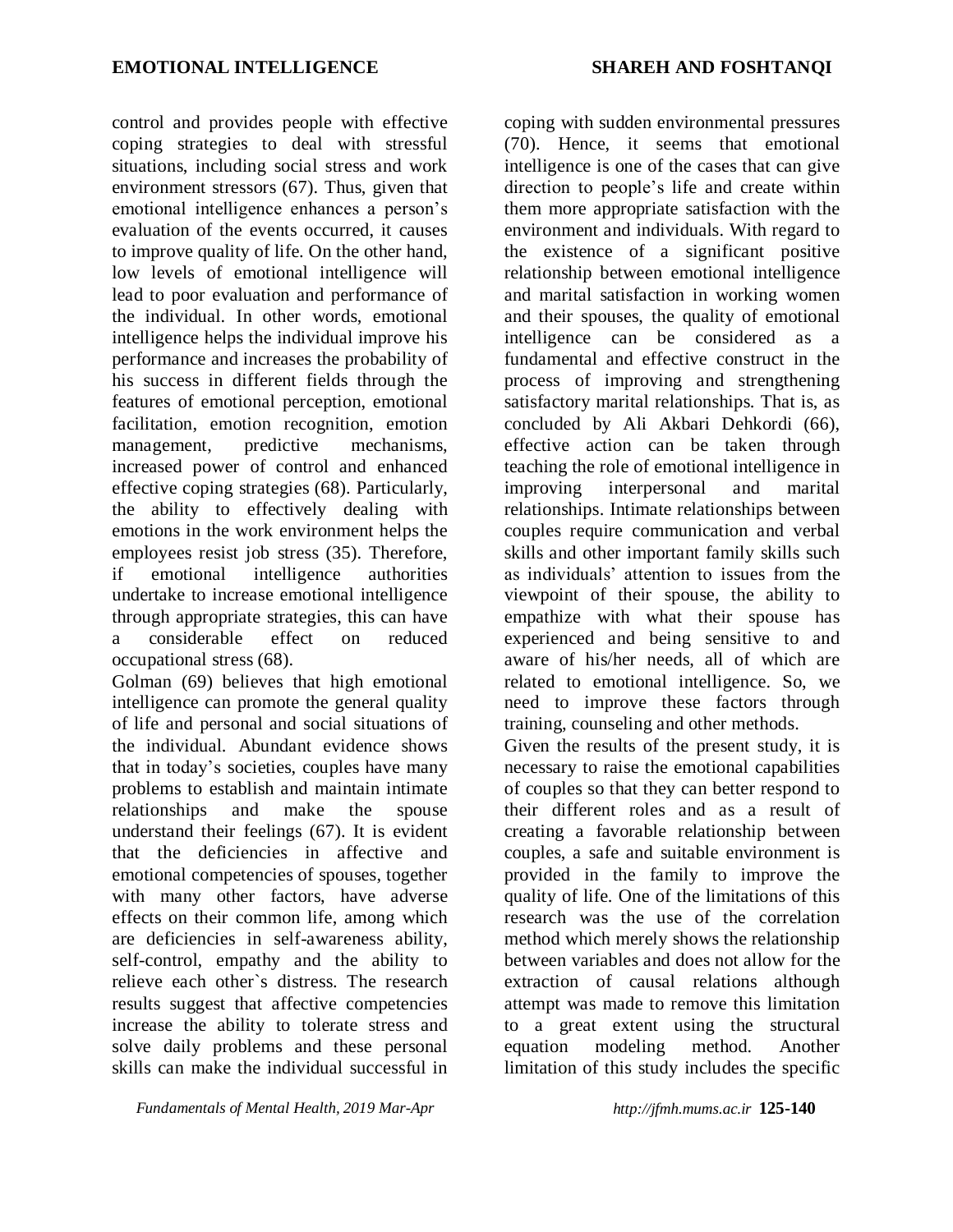features of the sample comprising married women working as elementary teachers in Sabzevar. Hence, it is necessary to generalize the results with caution. It is suggested that this research be replicated in other regions of the country and on other teachers, including male and single teachers, and an empirical research be used if possible.

# **Conclusion**

According to the obtained results using the structural equation modeling method with partial least squares approach, there is a significant positive relationship between emotional intelligence with marital satisfaction and quality of life and emotional intelligence plays a mediating role in the relationship between marital satisfaction and quality of life.

#### **Acknowledgment**

Hereby, we express our great appreciation to the respected staff and teachers of Sabzevar, who sincerely assisted us in doing this research. The present study was conducted with the approval of the research deputy of Hakim Sabzevari University.

According to the statement of the corresponding author, there was no financial support for the research and no conflict of interest.

# *References*

- 1. Terjesn M, Jacofsky M, Froh J, DiGiuseppe R. Integrating positive psychology into schools: Implications for practice. Psychol School 2004; 41(1): 163-72.
- 2. Seligman, MEP, Csikszentmihalyi M. Positive psychology: An introduction. Am Psychologist 2000; 55(1): 5-14.
- 3. Seligman MEP. Authentic happiness: Using the new positive psychology to realize your potential for lasting fulfillment. New York: Free Press; 2002: 15-75.
- 4. Hagerty MR, Cummins RA, Ferriss AL, Land K, Michalos AC, Peterson M, et al. Quality of life indexes for national policy: Review and agenda for research. Soc Indic Res 2001; 55(1): 1-96.
- 5. Mier N, Ory MG, Zhan D, Conkling M, Sharkey JR, Burdine JN. Health-related quality of life among Mexican Americans living in colonies at the Texas-Mexico border. Soc Sci Med 2008; 66(8): 1760-75.
- 6. Casas F, Figuer C, Gonzâlez M, Malo S. The values adolescents aspire to, their well-being and the values parents aspire to for their children. Soc Indic Res 2007; 84(3): 271-90.
- 7. Bohnke P. Does society matter? Life satisfaction in the enlarged Europe. Soc Indic Res 2008; 87(2): 189- 210.
- 8. Bonini AN. Cross-national variation in individual life satisfaction: Effects of national wealth, human development, and environmental conditions. Soc Indic Res 2008; 87(2): 223-36.
- 9. Felce D, Perry J. Quality of life: Its definitions and measurement. Res Dev Disabil 1995; 16: 51-74.
- 10. Sirgy MJ. The quality of life research movement: Past, present and future. Soc Indic Res 2006; 76: 343- 466.
- 11. Mayer JD, Cobb CD. Educational policy on emotional intelligence: does it make sense? Educ Psychol Rev 2000; 12: 163-83.
- 12. van Leeuwen BM, Borst JM, Putter H, Jansen JC, van der Mey AG, Kaptein AA. Emotional intelligence in association with quality of life in patients recently diagnosed with vestibular schwannoma. Otol Neurotol 2014; 35(9): 1650-7.
- 13. Yoon-Ji P, Myunghee J. Comparison of marital satisfaction and quality of life in international married woman migrants and Korean man. J Korean Acad Soc Nurs Educ 2012; 18(3): 383-92.
- 14. Winch R. Selected studies in marriage and the family. New York: Hito Rinehart and Winston, Inc; 2000: 49-97.
- 15. Larson JH, Holman TB. Predictors of marital quality and stability. Fam Relat 1994; 43: 228-37.
- 16. Eidelson RJ, Epstein N. Cognition and relationship maladjustment: Development of a measure of dysfunctional relationship beliefs. J Couns Clin Psychol 1982; 50: 715-20.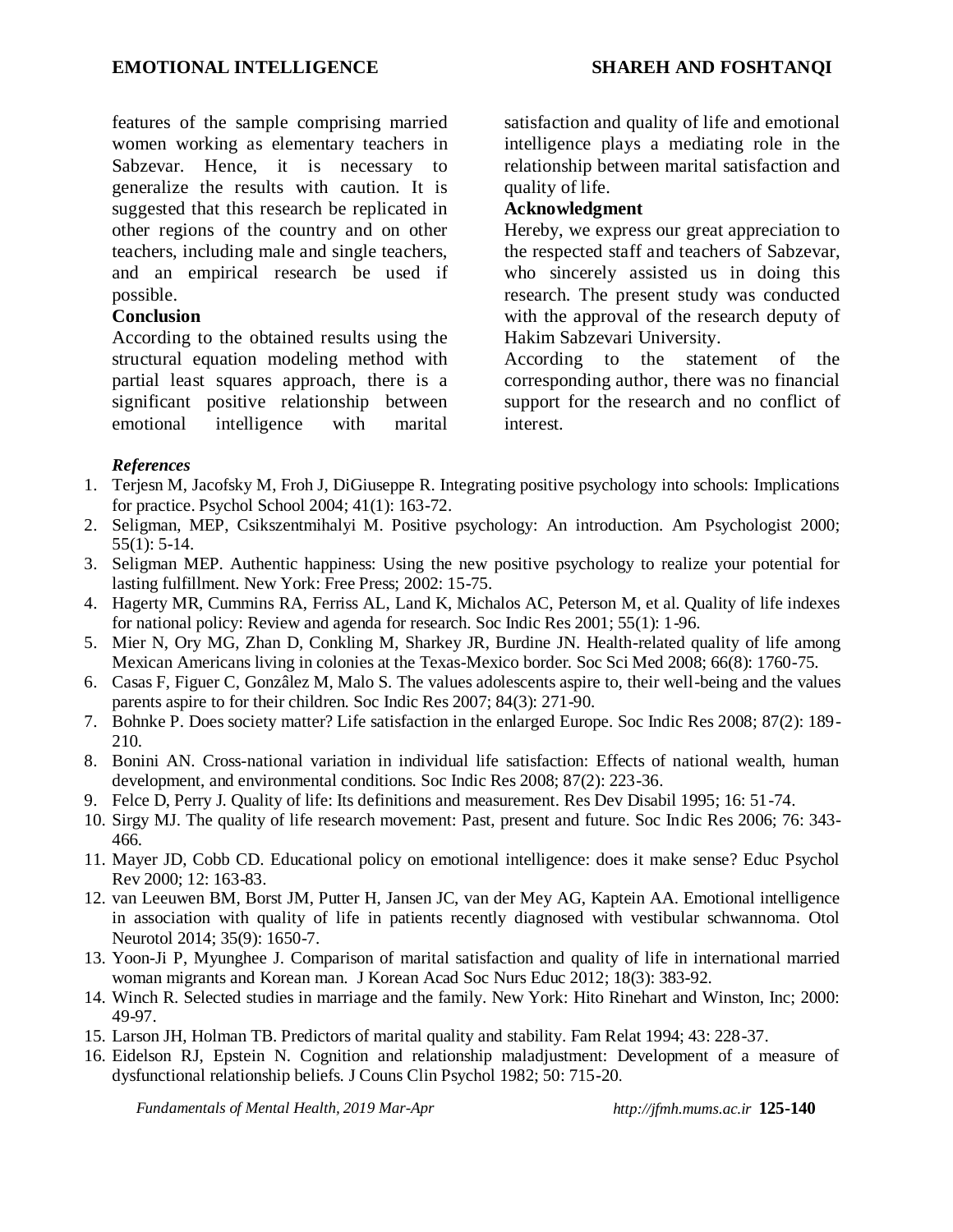- 17. Carrere S, Buehlman KT, Gottman JM, Coan J, Ruckstuhl L. Predicting marital stability and divorce in newlywed couples. J Fam Psychol 2000; 14: 42-58.
- 18. Batt V, Gabhainn SN, Falvey F. Perspective on provision of counseling for woman in Ireland. Report commissioned by the Women's Health Council in conjunction with the Women's Health Advisory Committees of the Northern Area Health Board, East Coast Area Health Board, South Western Area Health Board, the North Western Health Board and the Southern Health Board; 2005: 8-28.
- 19. Ghadam Kheir M, Ghamari Givi H, Milaeeli N, Sepehri Shamlo Z. [The effectiveness of intervention based on rational – emotional behavioral therapy in raising intimacy and women's marital satisfaction]. Iranian journal of psychiatry and clinical psychology 2013; 8: 27-36. (Persian)
- 20. Mayer JD, Salovey P. What is emotional intelligence? In: Salovey P, Sluyter DJ. (editors). Emotional development and emotional intelligence: Educational implications. New York: Basi; 1997: 3-34
- 21. Bar-On R. The Bar-On Emotional Quotient Inventory (EQ-I): A test of emotional intelligence. Toronto, Canada: Multi-Health Systems; 1997: 15-157.
- 22. Akbarzadeh N. [Emotional intelligence]. Tehran: Farabi; 2006: 15-53. (Persian)
- 23. Jahangiri M. [The relationship between family function and emotional intelligence of adolescents in Tehran]. MA. Dissertation. Tehran: Tarbiat Moallem University, 2006: 75-112. (Persian)
- 24. Palmer B, Donaldson C, Stough C. Emotional intelligence and life satisfaction. Pers Individ Dif 2002; 33(7): 1091-100.
- 25. Gignac GE. Self-reported emotional intelligence and life satisfaction: Testing incremental predictive validity hypotheses via structural equation modeling (SEM) in a small sample. Pers Individ Dif 2006; 40: 1569-77.
- 26. Livingstone HA, Day AL. Comparing the construct and criterion related validity of ability-based and mixed-model measures of emotional intelligence. Educ Psychol Meas 2005; 65: 757-79.
- 27. Jokar B, Safavi H. [Relationship between emotional intelligence and happiness]. Proceeding of the First Academic Conference of Iranian University Students, Tehran: Tehran University, 2009: 55-56. (Persian)
- 28. Lopes PN, Brackett MA, Nezlek JB, Schutz A, Sellin I, Salovey P. Emotional intelligence and social interaction. Pers Soc Psychol Bull 2004; 30: 1018-34.
- 29. Lopes PN, Salovey P, Côté S, Beers M. Emotional regulation ability and the quality of social interaction. Emotions 2004; 5: 113-18.
- 30. Lopes PN, Salovey P, Straus R. Emotional intelligence, personality, and the perceived quality of social relationships. Pers Individ Dif 2003; 35: 641-58.
- 31. Constantine MG, Gainor KA. Emotional intelligence and empathy: their relation to multicultural counseling knowledge and awareness. Prof School Couns 2001; 5(2): 131-7.
- 32. Bar-On R. Emotional and social intelligence: Insights from the Emotional Quotient Inventory (EQ-i). In: Bar-On R, and Parker JD. (editors). Handbook of emotional intelligence: Theory, development, assessment and application at home, school and in the workplace. San Francisco: Jossey-Bass; 2000: 363- 88.
- 33. Samoei R. [Translating and norms for emotional intelligence questionnaire among University Students]. Journal of psychology 2011; 5: 9-10. (Persian)
- 34. Dehshiri GH. [Validation and factor analysis of the Emotional Quotient Inventory (EQ-i) in students of Tehran universities]. MA. Dissertaton. Tehran: [Allameh Tabataba'i University,](https://www.google.com/url?sa=t&rct=j&q=&esrc=s&source=web&cd=1&cad=rja&uact=8&ved=0ahUKEwiEsLiipPfKAhXLkSwKHYpEBksQFgghMAA&url=http%3A%2F%2Fatu.ac.ir%2Fen&usg=AFQjCNG0euRW3PH8Uk6uTodHIqVT4V5qZg&sig2=CkbkKdY2WthW4ZMUkL1SNg) 2005: 63-95. (Persian)
- 35. Golparvar M, Aghaei A, Khaksar F. [Emotional intelligence and its relationship with job-oriented development among workers in factories and industries]. Knowledge and research in applied psychology 2005; 25: 75-106. (Persian)
- 36. World Health Organization: Division of Mental Health. WHOQOL-BREF: introduction, administration, scoring and generic version of the assessment: field trial version, GENEVA: World Health Organization, 1996: 1-16.
- 37. Nejat S, Montazeri A, Holakouie Naieni K, Mohammad K, Majdzadeh S. [The World Health Organization quality of Life (WHOQOL-BREF) questionnaire: Translation and validation study of the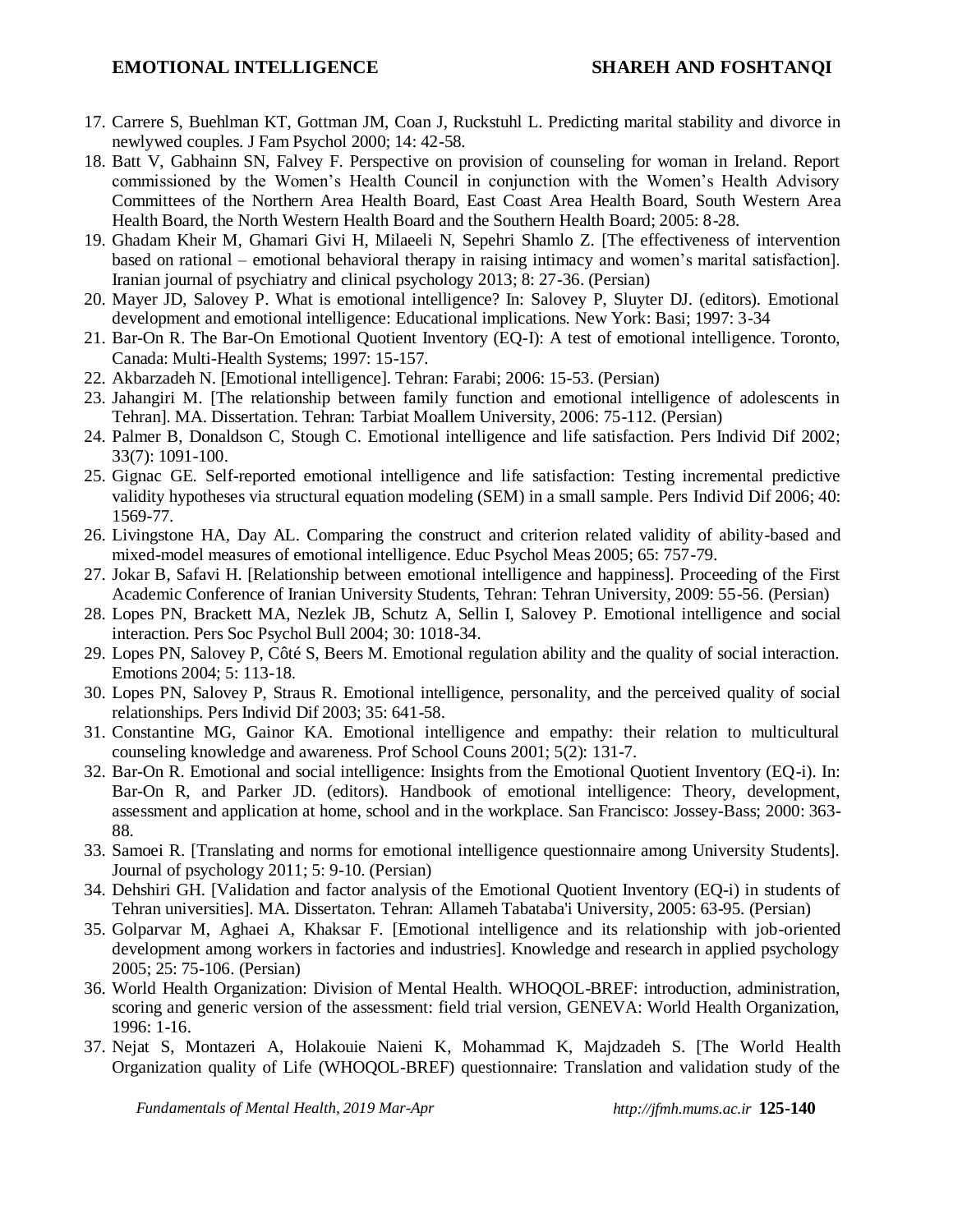Iranian version]. Journal of School of Public Health and Institute of Public Health Research 2006; 4(4): 1- 12. (Persian)

- 38. Moradi A. [The effect of self-esteem, self-efficacy and achievement motivation on quality of life and entrepreneurial behavior in young females: A model for individuals with physical-motor disability]. PhD. Dissertation. University of Isfahan, Isfahan, Iran, 2010: 73-105. (Persian)
- 39. Nasiri H. [Investigation the validity and reliability of Iranian version of WHO-BREF]. Proceeding of the Third Conference of Students' Mental Health; Tehran, 2006: 18-19. (Persian)
- 40. Goldberg D. Manual of the General Health Questionnaire. Windsor: NFER-Nelson, 1978: 1-32.
- 41. Hudson WW. Index of marital satisfaction. Tempe, AZ: WALMYR Publishing Company; 1992: 1-15.
- 42. Hudson WW. The WALMYR Assessment Scales Scoring Manual. Tallahassee, FL: WALMYR Publishing Company; 1997: 35-72.
- 43. Corcoran K, Fischer J. Measures for clinical practice and research. A source book. 5<sup>th</sup> ed. New York: Oxford University Press; 2013: 38-69.
- 44. Olson DH, Fournier DG, Druckman JM. PREPARE/ENRICH Counselor's Manual. Minneapolis: PREPARE/ENRICH, Inc.; 1983: 1-35.
- 45. Alaei P. [Validation of Love Story Scale and its relationship with marital satisfaction]. MA. Dissertation. Tehran: [Allameh Tabataba'i University,](https://www.google.com/url?sa=t&rct=j&q=&esrc=s&source=web&cd=1&cad=rja&uact=8&ved=0ahUKEwiEsLiipPfKAhXLkSwKHYpEBksQFgghMAA&url=http%3A%2F%2Fatu.ac.ir%2Fen&usg=AFQjCNG0euRW3PH8Uk6uTodHIqVT4V5qZg&sig2=CkbkKdY2WthW4ZMUkL1SNg) 2005: 95-116. (Persian)
- 46. Locke HJ, Wallace KM. Short marital adjustment and prediction tests: Their reliability and validity. Marr Fam Living 1959; 21: 251-55.
- 47. Sanai Zaker B, Alaghband S, Falahati SH, Homan A. [Family and marriage scales]. Tehran: Besat; 2008: 42-65. (Persian)
- 48. Torkan H, Molavi H. [Psychometrical properties of the Index of Marital Satisfaction (IMS)]. Journal of psychology 2009; 13(1): 3-19. (Persian)
- 49. Spanier GB. Measuring dyadic adjustment: New scales for assessing the quality of marriage and similar dyads. J Mar Fam 1976; 38: 15-38.
- 50. Wold H. Partial Least Squares. In: Kotz S, Johnson NL. (editors). Encyclopedia of statistical sciences. New York: Wiley; 1985: 581-91.
- 51. Hulland J. Use of partial least squares (PLS) in strategic management research: A review of four recent studies. Strat Manag J 1999; 20: 195-204.
- 52. Chin WW, Marcolin BL, Newsted PR. A partial least squares latent variable modeling approach for measuring interaction effects: Results from a Monte Carlo simulation study and an electronic-mail emotion/adoption study. Inform Syst Res 2003; 14(2): 189-217.
- 53. Lohmöller JB. Latent variable path modeling with partial least squares. Heidelberg, Germany: Physica Verlag; 1989: 28-54.
- 54. Fornell C, Bookstein FL. Two structural equation models: LISREL and PLS applied to consumer exitvoice theory. J Market Res1982; 19: 440-52.
- 55. Chin WW. PLS is to LISREL as principal components analysis is to common factor analysis. Technol Stud 1995; 2: 315-19.
- 56. Seyedabbaszadeh MM, Amanisaribeglou J, Khezri A, Pashoy GH. [An introduction to structural equation modeling based on PLS method and its application to behavioral sciences with introducing Smart PLS, Visual PLS and PLS-Graph softwares]. Urmia: Urmia University, 2013: 32-68. (Persian)
- 57. Fornell C, Larcker DF. Evaluating structural equation models with unobservable variables and measurement error. J Market Res 1981; 18(1): 39-50.
- 58. Taghavi Fard MT, Nemat M, Saniei Monfared MA. [The prediction of customer repurchasing behavior (Case: An internet service provider)]. [Quarterly journal of business management 2012; 10:](http://www.magiran.com/magtoc.asp?mgID=5646&Number=10&Appendix=0&lanf=En) 55-74. (Persian)
- 59. Ghollamzadeh R, Ghanavati M. [Strategic orientation and order of market entry of food firms]. [New](http://www.magiran.com/magtoc.asp?mgID=6200&Number=3&Appendix=0&lanf=En)  [marketing research journal 2012; 3:](http://www.magiran.com/magtoc.asp?mgID=6200&Number=3&Appendix=0&lanf=En) 47-62. (Persian)